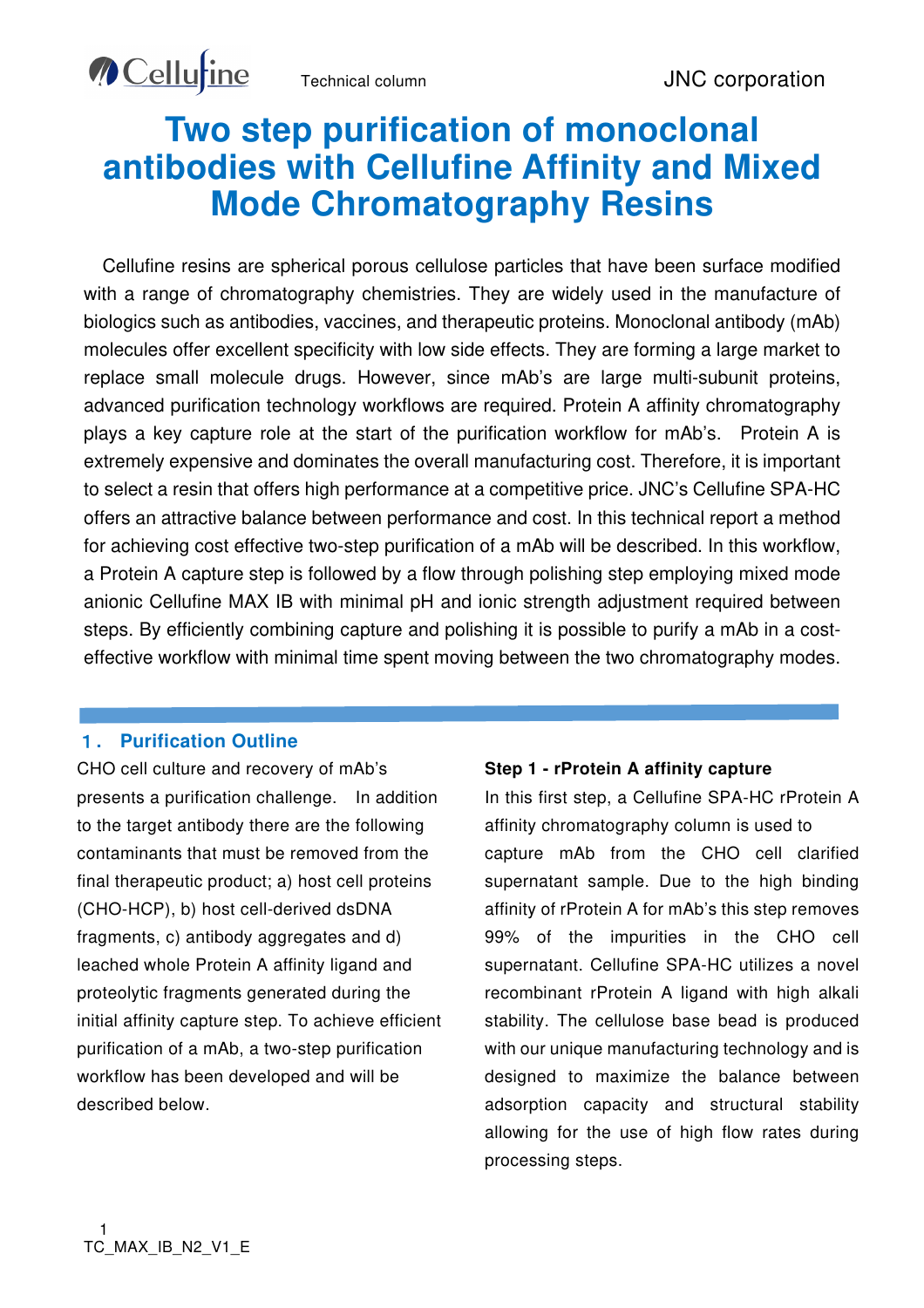

#### **Step 2 - Mix mode polishing**

After rProtein A affinity capture step, a flow through mixed mode polishing step is used to remove antibody aggregates, leached rProtein A, and CHO-HCP. In this technical report Cellufine MAX IB was used as a mixed mode Anionic-Butyl chromatography resin to remove contaminants after rProtein A capture.

The combined two-step capture and polishing protocol is summarized in Figure 1 below.

#### Fig.1 Two-Step mAb purification workflow



### **2. Protein A Chromatography**

After removing the cultured cells, CHO cell culture supernatant was clarified with a 0.22um PES filter to remove high molecular weight impurities. The mAb's in the filtrate were then captured by Protein A chromatography (Fig.2)

with a pre-packed Cellufine SPA-HC 5 mL cartridge (ID.14.6mm x H 30mm).

Fig.2 Chromatography with Cellufine SPA-HC



Column: 1.46 cm ID x 3.0 cmL (volume= 5 mL) Loading: 80% of 10% DBC (50 mg/mL at 4 min

 residence time) for a 200 mg total load Antibody titer: 5 mg/mL Flow Rate: 1.25 mL/min (4 min residence time) Elution: 10 CV, 60 mM Acetic acid pH 3.5

A high overall mAb antibody recovery rate of 93% was achieved in this initial capture step. Subsequent SEC-HPLC analysis showed that the level of mAb dimers or higher molecular aggregates contaminants was efficiently reduced (Fig. 3 and Table 1).

#### Table1 Aggregate removal with Cellufine SPA-HC

|                        | CHO Sup.<br>$\%$ | <b>SPA-HC</b><br>elution frac.<br>$\%$ |
|------------------------|------------------|----------------------------------------|
| High M.W.<br>Aggregate | 21.3             | 3.9                                    |
| IgG dimer              | 10.1             | 6.0                                    |
| IgG monomer            | 68.6             | 90.2                                   |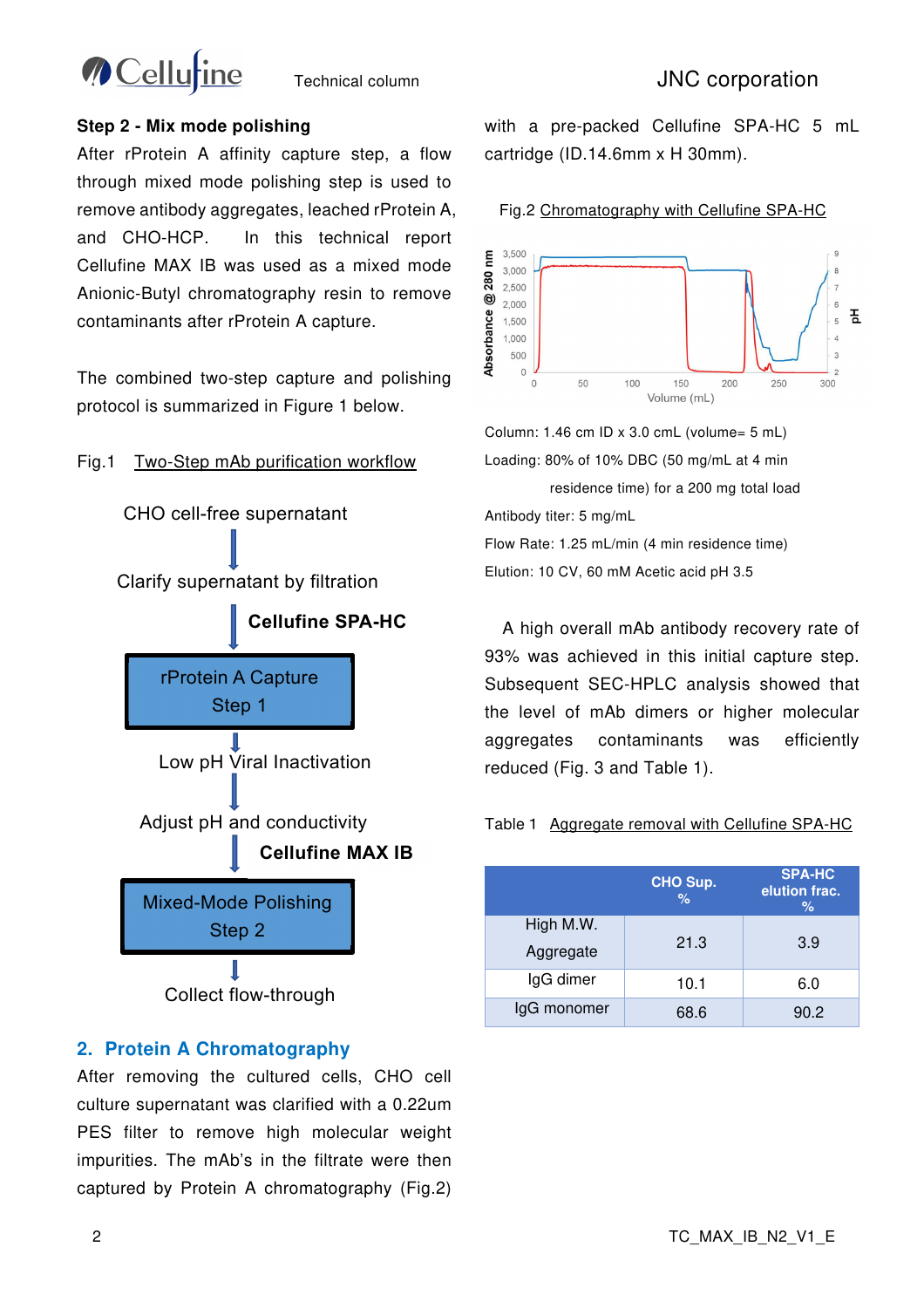

#### Fig 3, SEC Analysis of SPA-HC Elution fractions





This reduction in the level of these contaminants present in the initial cell culture load, lowered their concentration for subsequent polishing steps. Aggregated mAb's have a lower binding affinity for Cellufine SPA-HC Protein A resin compared to the monomer. This may be due to the nature of the affinity ligand, which consists of a modified C-domain compared to the more widely used Z-domain.

#### **3. Mix mode Chromatography**

Flow-through polishing of Protein A elution fractions can be performed using an anionic mixed mode chromatography step. In this mode, contaminants are adsorbed on to the column allowing the mAb's to pass through the column with minimal dilution.

In this polishing process example a Cellufine SPA-HC Protein A low pH eluted fraction was adjusted to pH 7.0 with 1 M Tris base and conductivity to 6 mS/cm with 1 M NaCl. After filtration through a 0.22 um PES filter, flow

through polishing was carried out with Cellufine MAX IB. Results are shown (Fig. 4).



Fig.4 Flow through polishing with Cellufine MAX IB

Column: 1 mL mini column Load buffer: 10 CV of 60 sodium acetate pH 7 Load sample: 20 mL (120 mg mAb)) mAb titer: 6 mg/mL Flow: 0.25 mL/min (4 min residence time) Elution buffer: 1 M NaCl CIP: 0.5 M NaOH static flow for 30 min

Cellufine MAX IB packed in a 1 mL mini column (6.7 mmID x 3 cmL) and equilibrated with 10 CV (column volume) equilibration buffer (60 mM sodium acetate buffer, pH 7.0). A 20 mL load sample was then prepared at an antibody concentration of 6 mg / mL, and 20 mL (120 mg of antibody load) were pumped on to the column at 0.25 mL/min. The resulting flow-through fraction was collected and then 5 CV of equilibration buffer were used to wash any unretained material in the column. This wash fraction was pooled with the initial antibody flow through fraction. To recover adsorbed fractions, 5 CV of 1 M NaCl was passed through the column and the fractions collected. Finally, 0.5M NaOH was used for clean-in-place (CIP).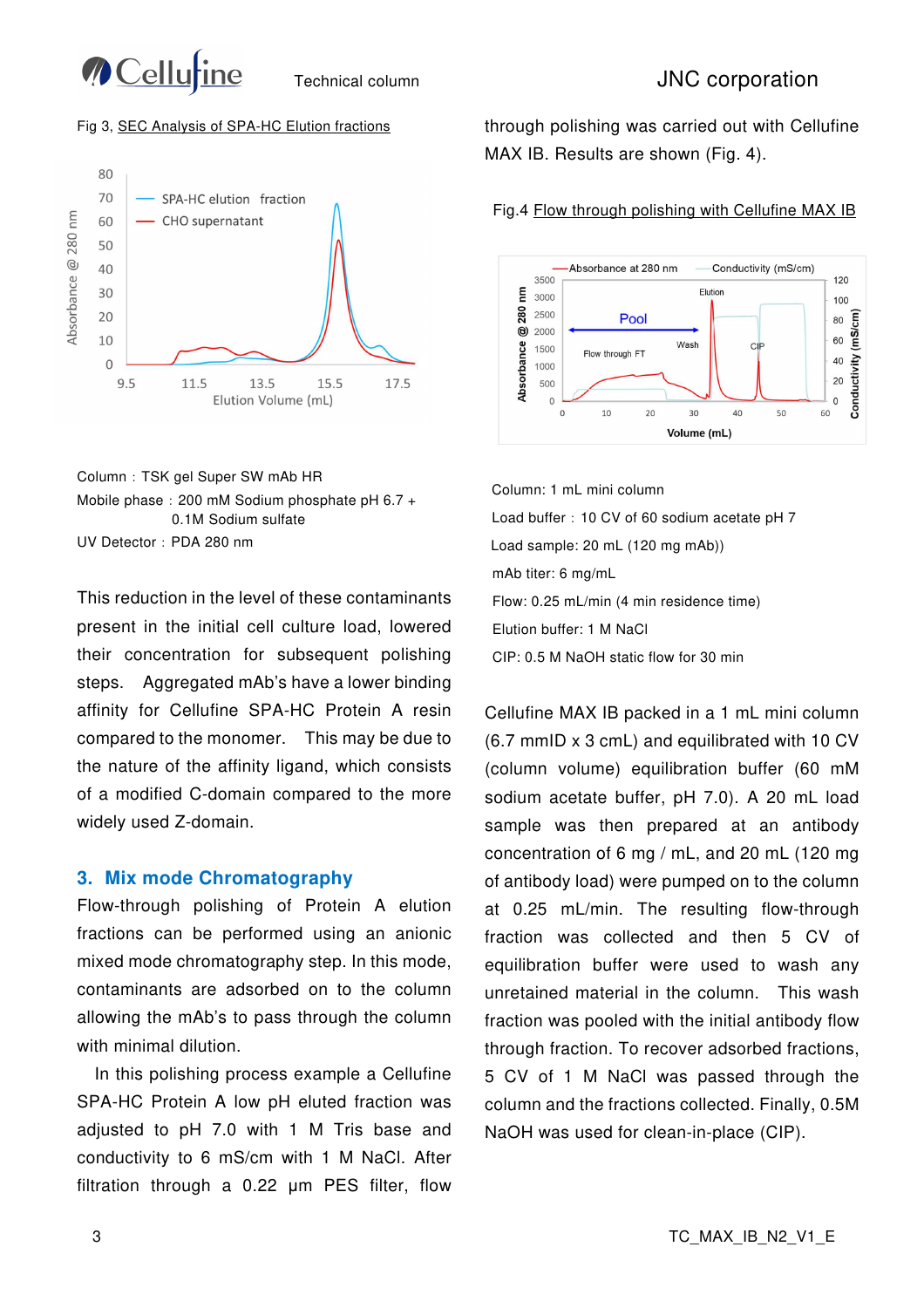

# Technical column **INC** corporation

The residual impurities in the recovered mAb fraction and elution fractions were confirmed by SEC analysis (Fig 5 and Table 2).

## Table 2, Summary of removal of process impurities by Cellufine MAX IB polishing

|                | Recovery<br>$\%$         | <b>HCP</b><br>ppm | <b>Leak ProA</b> |
|----------------|--------------------------|-------------------|------------------|
| Load sample    | $\overline{\phantom{0}}$ | 9.5               | 3.9              |
| Antibody frac. | 81                       | 3.9               | 0.5              |
| Elution frac.  | 9.1                      | 11.5              | 3.4              |

The mAb recovery rate was 81%, with some antibodies retained on the column.

# Fig.5, Summary of SEC-HPLC analysis of aggregated mAb fractions



Column:TSK gel Super SW mAb HR Mobile phase: 200 mM Sodium phosphate pH 6.7, and 0.1M Sodium sulfate UV Detector:PDA at 280 nm

The above data summary clearly showed that mAb aggregates are efficiently removed from the Protein A capture fraction by anionic mixed

mode polishing. Aggregates were reduced to 2.5% in the flow through fraction after passing through Cellufine MAX IB.

In this study, to evaluate the performance of Cellufine MAX IB, we used a CHO-cell supernatant sample with a large number of dimers (10.1%) and polymer aggregates (21.3%) to test the performance of our two-step capture-polishing workflow. A summary of the reduction in mAb aggregates across this workflow is shown in Table 3.

## Table 3 Reduction of mAb aggregates in twostep workflow

|                        | Culture sup.<br>$\%$ | SPA-<br>HC.<br>elution % | <b>MAX IB</b><br>mAb frac. % |
|------------------------|----------------------|--------------------------|------------------------------|
| High M.W.<br>aggregate | 21.3                 | 3.9                      | 0.6                          |
| Dimer                  | 10.1                 | 6.0                      | 1.9                          |
| Monomer                | 68.6                 | 90.2                     | 97.6                         |

mAb aggregates are clearly reduced to 0.6% compared to the initial level of 21.3% in the CHO cell culture supernatant. Dimers were also reduced to 1.9% in the final sample from 10.1% in the CHO-cell culture supernatant.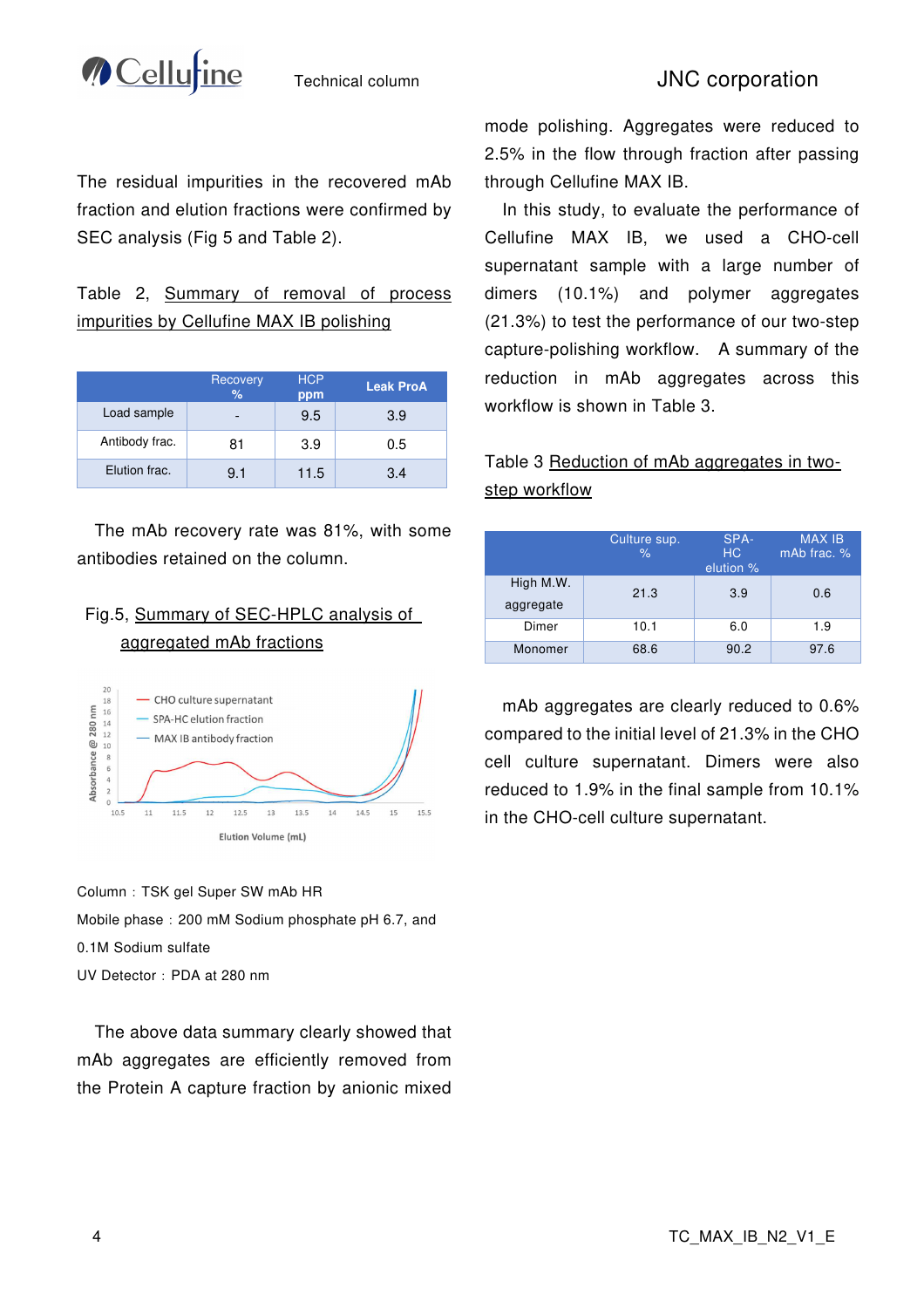# **Conclusion**

**O** Cellurine

With the progress of cell culture technology, the fermentation titer of monoclonal antibodies is increasing. Along with this progress, side effects such as the formation of antibody aggregates have also become a severe impurity problem. This streamlined two-step capture of mAb by Cellufine SPA-HC and polishing with Anionic mixed mode Cellufine MAX IB described in this report, is a breakthrough in efficiently removing host-derived protein, leached Protein A, and antibody aggregates to a low level. Two-step purification is an excellent method that contributes to cost reduction and lead time reduction in the downstream purification of mAb's. Finally, Table 4 summarizes the overall two-step workflow described in this report.

|  |  | Table 4, Final Summary of Contaminant Removal in a Two-step mAb purification workflow |  |
|--|--|---------------------------------------------------------------------------------------|--|
|--|--|---------------------------------------------------------------------------------------|--|

| <b>Process</b>                    | <b>CHO-HCP</b> | <b>Protein A</b><br><b>Leaching</b> | <b>Aggregation</b> | <b>Recovery</b> |
|-----------------------------------|----------------|-------------------------------------|--------------------|-----------------|
|                                   | [ppm]          | [ppm]                               | [%]                | [%]             |
| <b>CHO</b><br><b>Supernatant</b>  | 56342          | $\overline{\phantom{0}}$            | 31.4               | -               |
| <b>Cellufine</b><br><b>SPA-HC</b> | 17.9           | 4.3                                 | 9.9                | 92.8            |
| <b>Cellufine</b><br><b>MAX IB</b> | $\overline{4}$ | 0.5                                 | 2.5                | 75              |

**Product information** Please see our Web site for detailed product information.

Cellufine SPA-HC

https://www.jnc-corp.co.jp/fine/en/cellufine/grade/grade-9.html

Cellufine MAX IB

https://www.jnc-corp.co.jp/fine/en/cellufine/grade/grade-8.html#maxib

The instruction manual and technical data can be downloaded as pdf from the following website.

https://www.jnc-corp.co.jp/fine/en/cellufine/guide/index.html